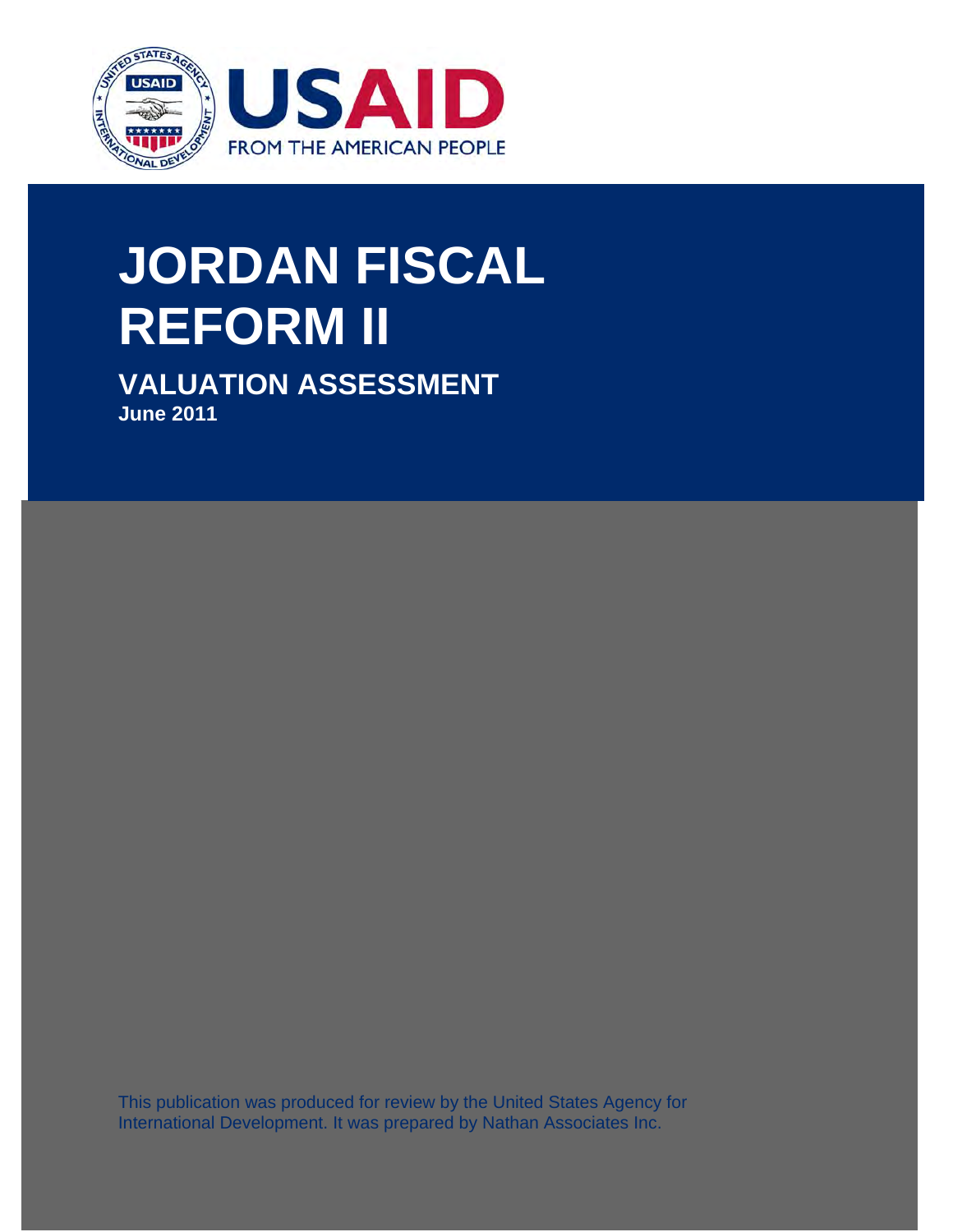# **JORDAN FISCAL REFORM II**

# **VALUATION ASSESSMENT July 2011**

| <b>Program Title:</b>       | <b>Jordan Fiscal Reform II Project</b>                 |
|-----------------------------|--------------------------------------------------------|
| <b>Sponsoring Office:</b>   | <b>USAID/Jordan Economic Growth Office</b>             |
| <b>Contract Number:</b>     | EEM-I-00-07-00009-00<br>Order No. EEM-I-08-07-00009-00 |
| <b>Contractor:</b>          | Nathan Associates Inc.                                 |
| <b>Date of Publication:</b> | <b>June 2011</b>                                       |
| <b>Author's name:</b>       | <b>Fred Levitan</b>                                    |

The authors' views expressed in this publication do not necessarily reflect the views of the United States Agency for International Development or the United States Government.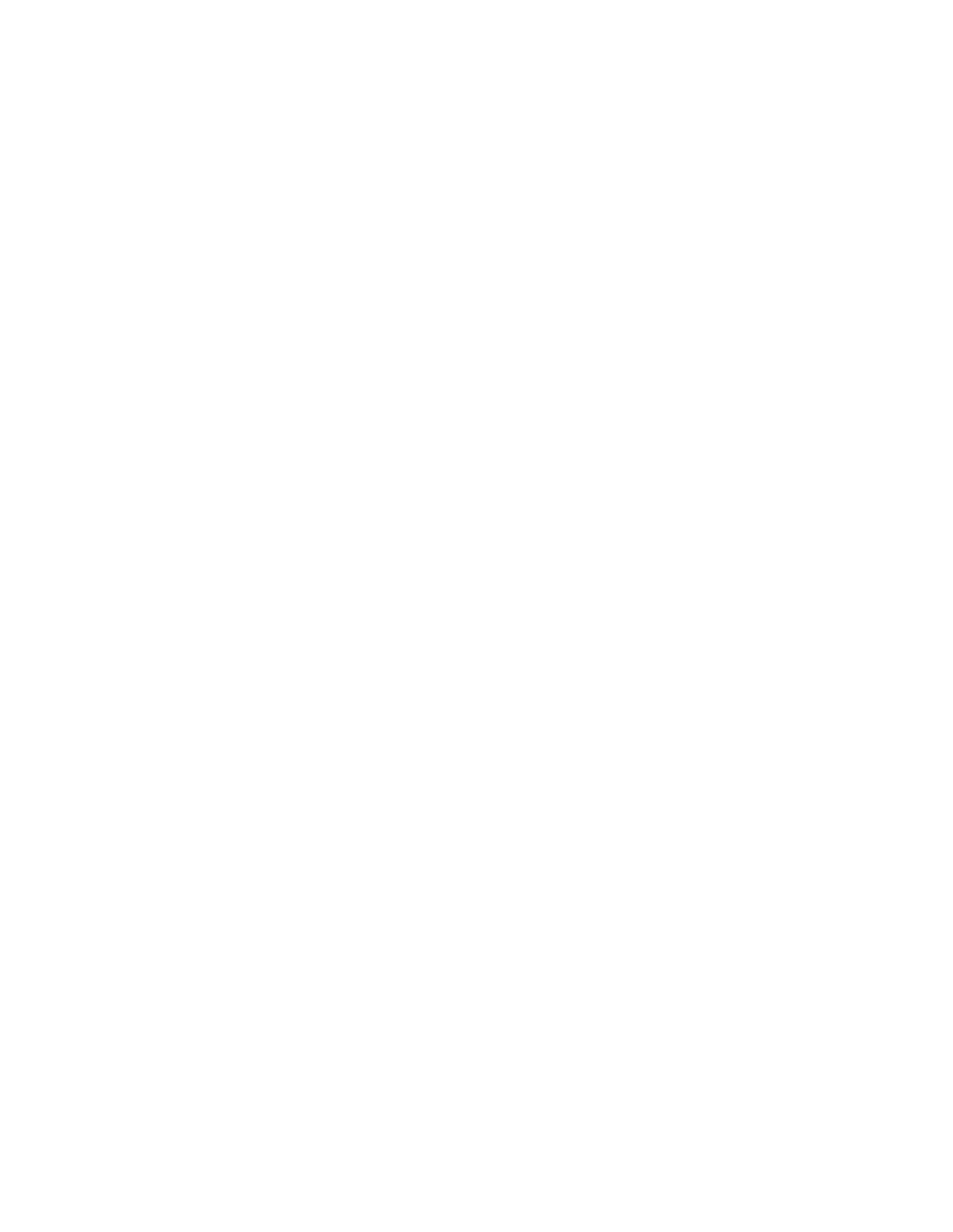# **CONTENTS**

| ı.             | <b>Introduction</b>                                             | 1              |
|----------------|-----------------------------------------------------------------|----------------|
| Ш.             | <b>WTO Valuation Rules</b>                                      | $\mathbf{2}$   |
| A.             | <b>Valuation Methodologies</b>                                  | 2              |
| <b>B.</b>      | <b>Reasons to Doubt Declared Value</b>                          | $\overline{4}$ |
| $\mathbf{C}$ . | Dispute Resolution/Appeals                                      | $\overline{4}$ |
| Ш.             | <b>Prioritized Recommendations and Implementation Follow-Up</b> | 5              |
| A.             | <b>High Priority</b>                                            | 5              |
| <b>B.</b>      | <b>Medium Priority</b>                                          | 10             |
| C.             | Low Priority                                                    | 11             |
| IV.            | <b>Conclusion</b>                                               | 12             |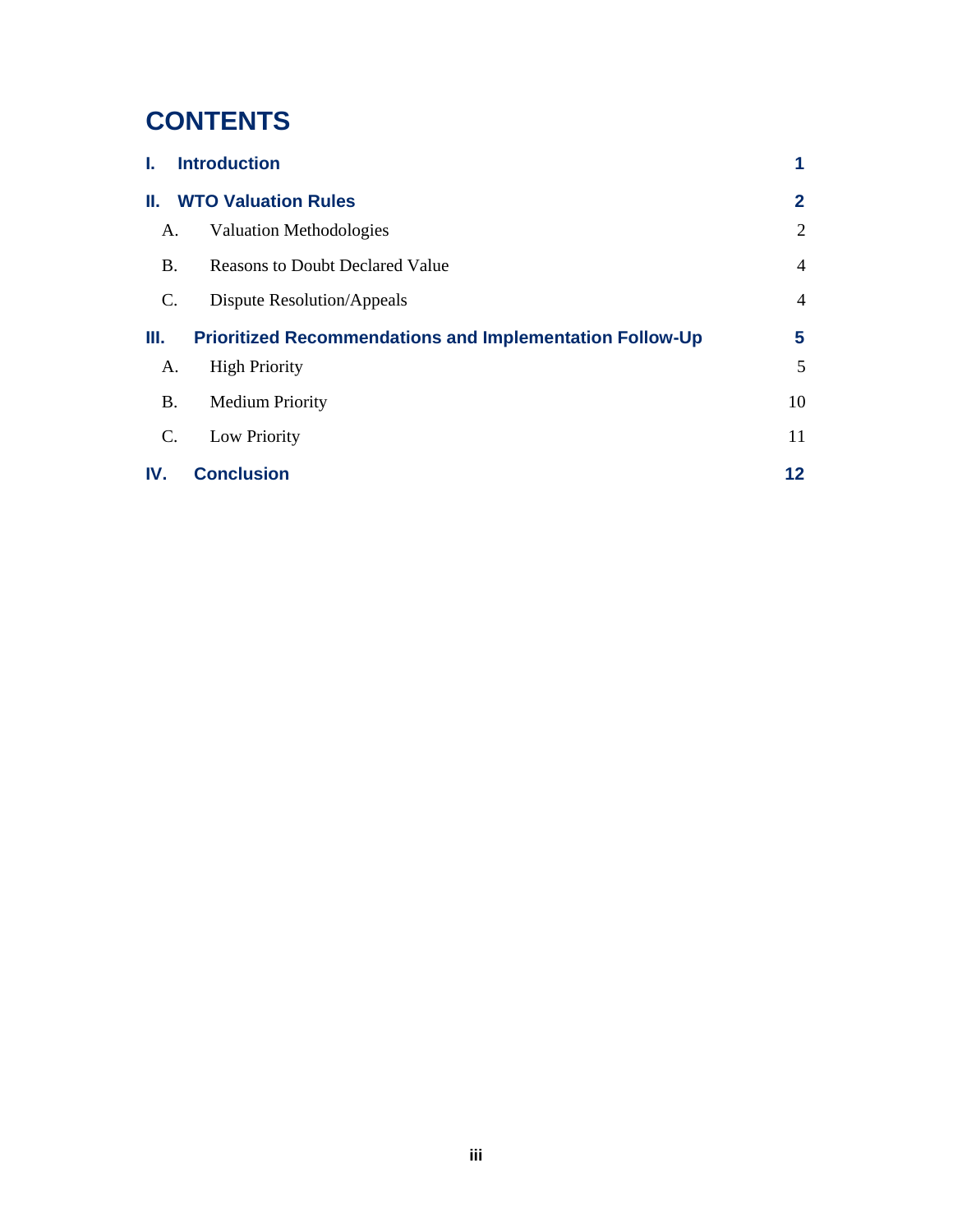# **I. INTRODUCTION**

The focus of the assignment has continued with the work that was done in January-February regarding the valuation practices of Jordan Customs and to ascertain which of the prioritized recommendations can be successfully implemented and by whom so that Jordan Customs fully complies with the requirements of the World Trade Organization's ("WTO") Agreement on Implementation of Article VII regarding valuation of the General Agreement on Tariffs and Trade.

This assignment follows-up on the previous report's findings and recommendations and includes joint review, discussion, and general consensus-building with a wide range of stakeholders within Jordan Customs regarding these recommendations in order to define the way forward to resolve, in a practical way, the issues, initially, identified and help Jordan Customs refine valuation practices that conform to WTO Valuation rules. In addition, valuation training sessions were conducted in Amman and Aqaba for Jordan Customs personnel selected from major customs stations. ASEZA officials were not available due to unforeseen circumstances and industrial issues.

Primary and secondary research methodologies have been utilized to re-examine customs clearance processes with an emphasis on valuation practices, clarify lingering questions, and devise solutions. Interviews have been completed with personnel at the Valuation Directorate, ASYCUDA World, ISTD officials, and Aqaba to get a basic understanding as to how customs' personnel apply the WTO Agreement on Customs Value ("ACV"). Secondary research has involved the use of reports completed by the Jordan Fiscal Reform II Component D Team and official documents such as Jordan's Customs laws.

The draft report herein is organized within the context of the preceding statements and begins again with Section II WTO Valuation Rules that summarizes WTO Valuation rules and articulates the legal framework of where Jordan's Customs processes and valuation practices should be moving towards. Section III Implementation Follow-Up comprises the prioritized recommendations and summary of the discussions with the stakeholders and presents options as to how these recommendations can be advanced in light of recent discussions/findings. Section IV Conclusions summarizes and articulates the solutions for the issues identified and way forward.

The information contained in this report will be the subject of further discussions with relevant stakeholders in the next few weeks with the result being a final consensus about the recommendations and action plan for future action.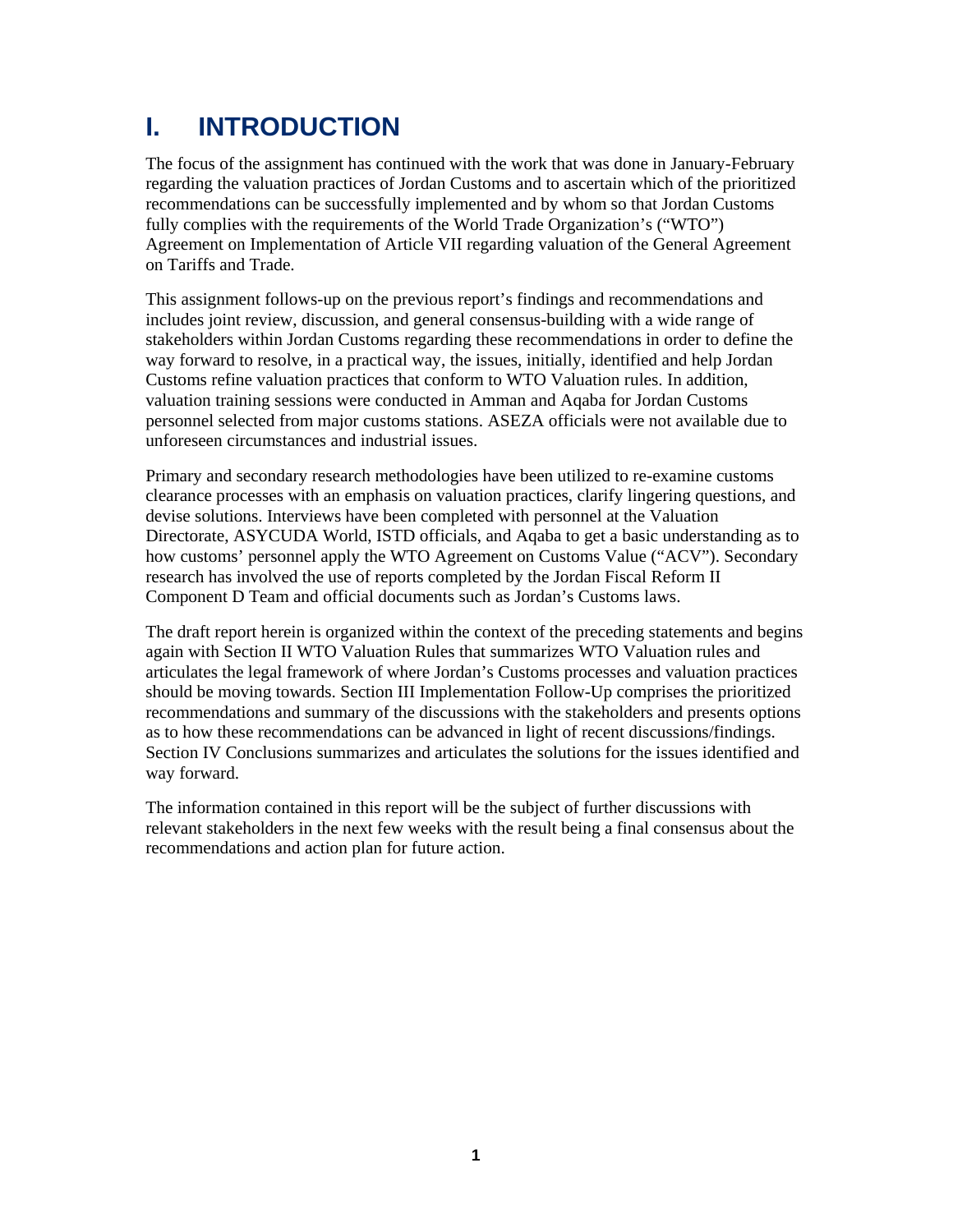# **II. WTO VALUATION RULES**

### **A. Valuation Methodologies**

#### *Methodology 1 Transaction Value*

At the heart of WTO's ACV is the requirement that transaction value be used as the basis for declaring the dutiable value of imported merchandise. Transaction value is defined as "the price actually paid or payable is the total payment made or to be made by the buyer to or for the benefit of the seller for the imported goods, and includes all payments made as a condition of sale of the imported goods by the buyer to the seller, or by the buyer to a third party to satisfy an obligation of the seller."<sup>1</sup> Transaction value is accepted if all of the following conditions have been fulfilled:

- Evidence of sale: There must be evidence of a sale for export to the country of importation (i.e. commercial invoices, contracts, purchase orders, etc.).
- There must be no restriction on the disposition or use of the goods by the buyer other than restrictions imposed or required by law in the country of importation; limited to the geographic area in which the goods may be resold; do not substantially affect the value of the goods.
- The imported merchandise is not subject to additional conditions for which a value cannot be determined with respect to the goods being valued.— the seller establishes the price of the imported goods on the condition that the declared transaction value is the full price unless part of the proceeds of any subsequent resale, disposal or use of the goods by the buyer will accrue directly or indirectly to the seller, unless other additions to the price actually paid or payable can be made that consists of the following:
	- Additions to amount paid/payable:
		- Commissions and brokerage, except buying commissions packing and container costs and charges
		- Assists
		- Royalties/License fees
		- Subsequent proceeds
		- Cost of transport, insurance, and related charges up to the place of importation if valuation is based on a declared Cost, Insurance, Freight ("CIF") calculation.

The following costs are EXCLUDED from the transaction value: costs incurred after importation (duties, transport, construction or assembly; Arm's length transactions between related buyers and sellers.<sup>2</sup>

#### *Methodology 2 Transaction Value of Identical Goods*

If methodology 1: Transaction value cannot be used, then customs is required to try to apply the next approach, which is the transaction value of identical goods if the goods are:

 $\overline{a}$ 

<sup>&</sup>lt;sup>1</sup> WTO, http://www.wto.org/english/tratop\_e/cusval\_e/cusval\_info\_e.htm (accessed January 30, 2011)

 $<sup>2</sup>$  Ibid.</sup>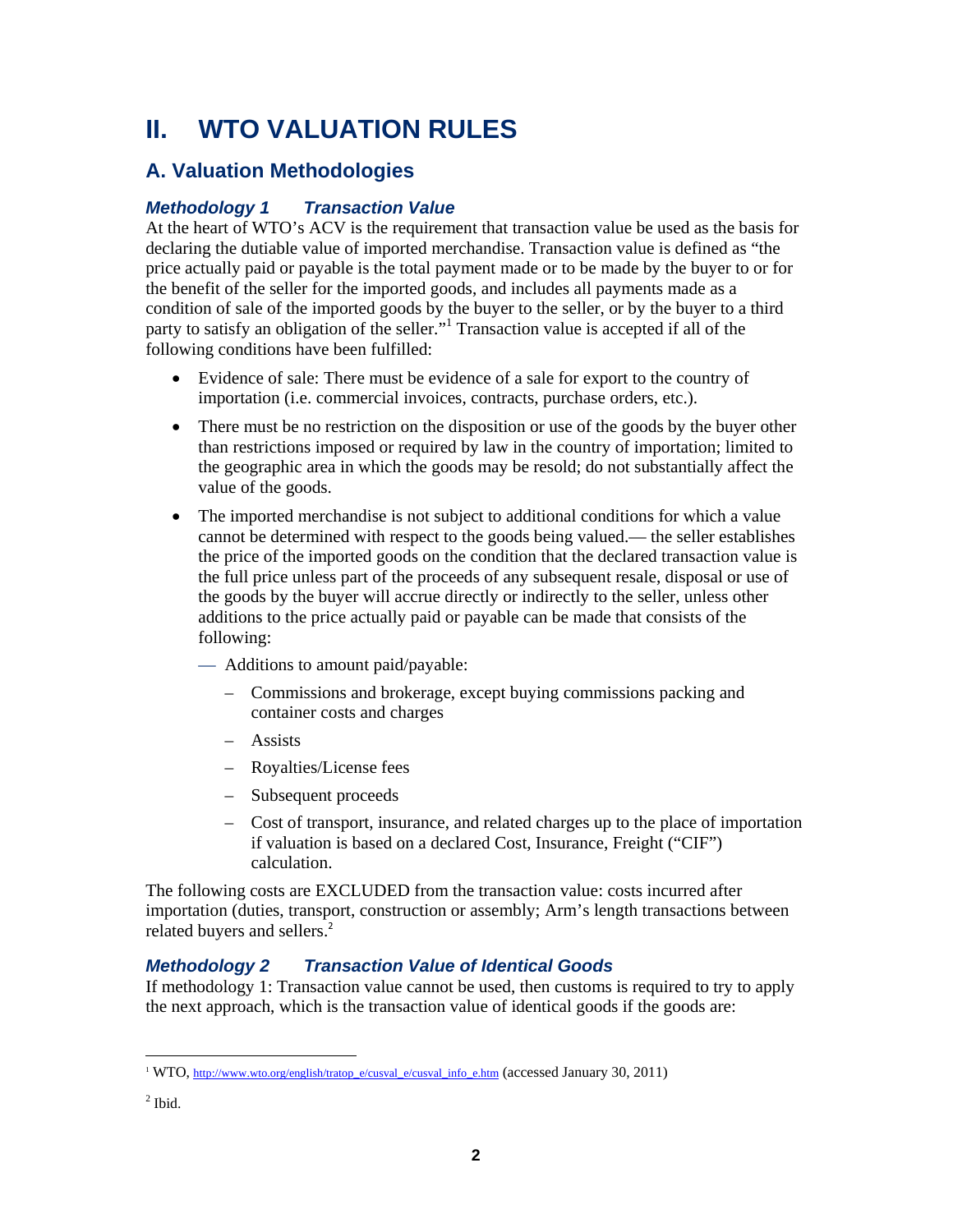- The same in all respects including physical characteristics, quality, and reputation;
- Produced in the same country as the goods being valued; and produced by the producer of the goods being valued.

For this method to be used, the goods must be sold for export to the same country of importation as the goods being valued. In cases where there are no identical goods produced by the same person in the country of production of the goods being valued, then identical goods produced by a different person/producer in the same country may be taken into account. In addition, minor differences in appearance would not preclude goods which otherwise conform to the definitions from being regarded as identical.<sup>3</sup>

#### *Methodology 3: Transaction Value of Similar Goods*

If methodology 2 is not feasible, then transaction value is calculated in the same manner on similar goods if:

- Goods closely resembling the goods being valued in terms of component materials and characteristic;
- Goods which are capable of performing the same functions and are commercially interchangeable with the goods being valued; and
- Goods that are produced in the same country as the producer of the goods in question.

For this method to be used, the goods must be sold to the same country of importation as the goods being valued. The goods must be exported at or about the same time as the goods being valued.<sup>4</sup>

#### *Methodology 4: Deductive Value*

If methodologies 1-3 are not feasible, value will be determined on the basis of the unit price at which the imported goods or identical or similar goods are sold to an unrelated buyer in the greatest aggregate quantity in the country of importation. The buyer and the seller in the importing country must not be related and the sale must take place at or about the time of importation of the goods being valued. If no sale took place at or about the time of importation, it is permitted to use sales up to 90 days after importation of the goods being valued.<sup>5</sup>

#### *Methodology 5: Computed Value*

If methodologies 1-4 cannot be applied, computed value is considered for determining customs value. Computed value is calculated on the basis of the cost of production of the goods being valued, plus an amount for profit and general expenses usually reflected in sales from the country of exportation to the country of importation of goods of the same class or kind. Computed value is the sum of the following elements: Production cost  $=$  value of materials and fabrication plus profit and general expenses.<sup>6</sup>

 $<sup>6</sup>$  Ibid.</sup>

 $\overline{a}$  $3$  Ibid.

<sup>4</sup> Ibid.

 $<sup>5</sup>$  Ibid.</sup>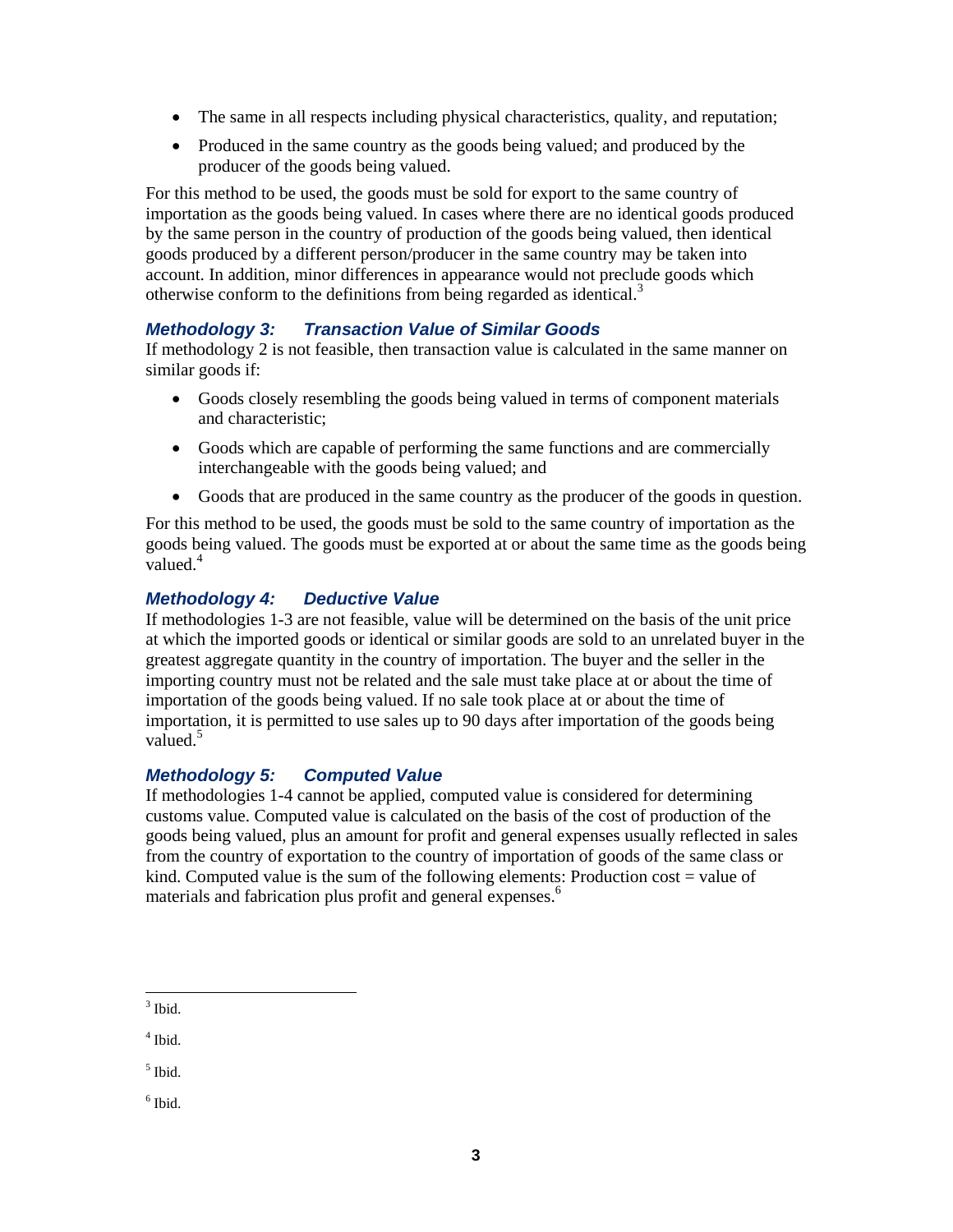### *Methodology 6: Fallback Methodology*

When the customs value cannot be determined under any of the previous methods, it may be determined using reasonable means consistent with the principles and general provisions of the Agreement and of Article VII of GATT, and on the basis of data available in the country of importation. To the greatest extent possible, this method should be based on previously determined values and methods with a reasonable degree of flexibility in their application as part of a "fallback" methodology.

Under the fall-back method, the customs value must not be based on the following:

- Selling price of goods in the country of importation (i.e. the sale price of goods manufactured in the importing country);
- A system which provides for the acceptance for customs purposes of the higher of two alternative values (the lowest should be used);
- The price of goods on the domestic market of the country of exportation
- The cost of production other than computed values which have been determined for identical or similar goods (valuation must be arrived at on the basis of data available in the country of importation).
- Minimum customs value (unless a developing country has taken the exception which allows for use of minimum values);
- Arbitrary or fictitious values (these prohibitions are aimed at systems which do not base their values on what happens in fact in the marketplace, as reflected in actual prices, in actual sales, and in actual costs, reason of the importation or sale of the goods are also to be deducted).<sup>7</sup>

### **B. Reasons to Doubt Declared Value**

Customs valuation based on the transaction value method is largely based on documentary input from the importer. The WTO allows customs administrations the right to "satisfy themselves as to the truth or accuracy of any statement, document or declaration. As a first step in these instances, customs may ask the importer to provide further explanation that the declared value represents the total amount actually paid or payable for the imported goods. If the reasonable doubt still exists after reception of further information (or in absence of a response), customs may decide that the value cannot be determined according to the transaction value method. Before a final decision is taken, customs must communicate its reasoning to the importer, who, in turn, must be given reasonable time to respond. In addition, the reasoning of the final decision must be communicated to the importer in writing.

### **C. Dispute Resolution/Appeals**

WTO valuation rules also include a provision that gives the importer the right to appeal against a valuation decision that is made by the customs administration for the goods being valued. The appeal may first be to a higher level in the customs administration but the importer shall have the right in the final instance to appeal to the judiciary.

 $\frac{1}{7}$  Ibid.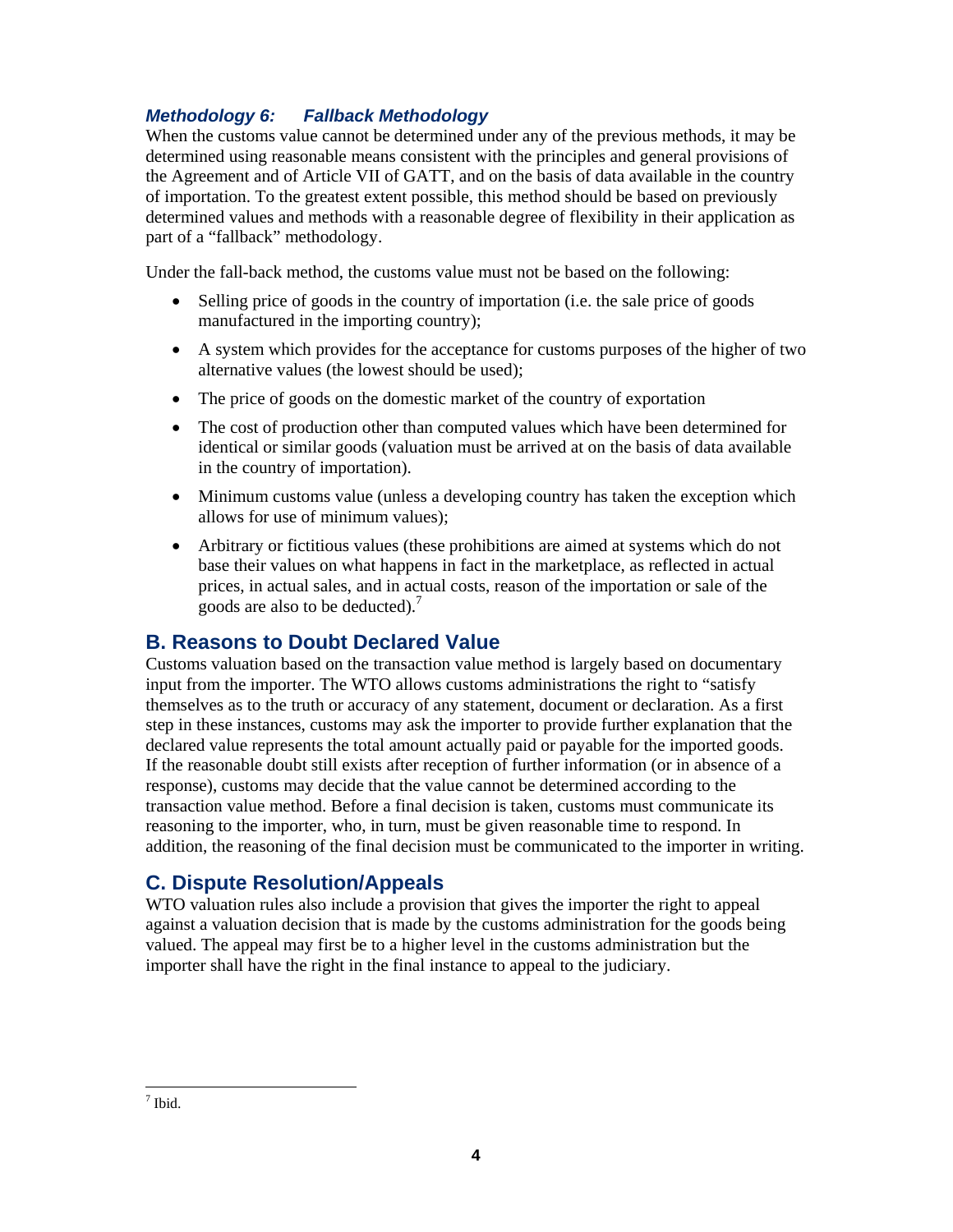# **III. PRIORITIZED RECOMMENDATIONS AND IMPLEMENTATION FOLLOW-UP**

The following section builds on recommendations for Jordan Customs for meeting WTO valuation requirements, taking into consideration their impact on Customs and the trade community. For each recommendation, categorized into high, medium, or low priority, the Implementation Follow-Up section summarizes the discussions held to date with stakeholders.

# **A. High Priority**

#### *Establish Clear and Consistent Rules That Allow Importers to Address Customs "Reasons to Doubt" Declared Transaction Value.*

Importers should be given the right to address customs "reasons to doubt "the transaction value without any mention about the uplifted values. Response times should be set within a specified time period to expedite clearance times. This communication must be consistently applied to all import transactions that are in question for valuation purposes along with specified time limits and expressed in writing.

#### *Implementation Follow-up*

The Valuation Directorate has acknowledged that importers should be given the opportunity to prove transaction value before the other methodologies and valuation uplifts are applied. Written notice is given to importers in cases where there is "reason to doubt" the declared value but the formal process is not consistently applied as the importer just tells customs verbally to apply other methodologies and uplift the values. The process for notification of "reasons to doubt" can be specified by Jordan Customs in the notice. For importers that do not respond in the stated timeframe, Jordan Customs officials should apply the second valuation methodology, Transaction Value of Identical Goods, and consider the others in strict hierarchical order if warranted. Jordan Customs should attempt to use as much as possible valuation information in the ASYCUDA system rather than relying on the Internet and other valuation databases that might have obsolete information. In any event, the minimum values in any type of system are for reference only, not used in lieu of the price paid or payable unless the importers fails or refuses to provide proof of the transaction value

#### *Provide Training Focused on Documentary Proof to Substantiate Transaction Value*

Training should be considered to help identify documents and data that can confirm or refute importers assertions regarding transaction value. This might entail practical, "hands-on" workshops that look at documents that can confirm sales transactions, invoices, other documents and introduce other information sources that can support values of identical and similar goods. This would help valuation specialists confirm that a sale had actually occurred and that transaction value is applicable.

#### *Implementation Follow-Up*

The valuation director requested tailored training workshop sessions that will cover additions to the amount paid or payable which comprises transaction value methodology 1 and deductive and computed valuation methodologies 4 and 5. Two sessions, in Aqaba and Amman customs houses, addressed the theoretical and practical aspects of these issues and the manner in which merchandise is valued. Training with practical exercises was given to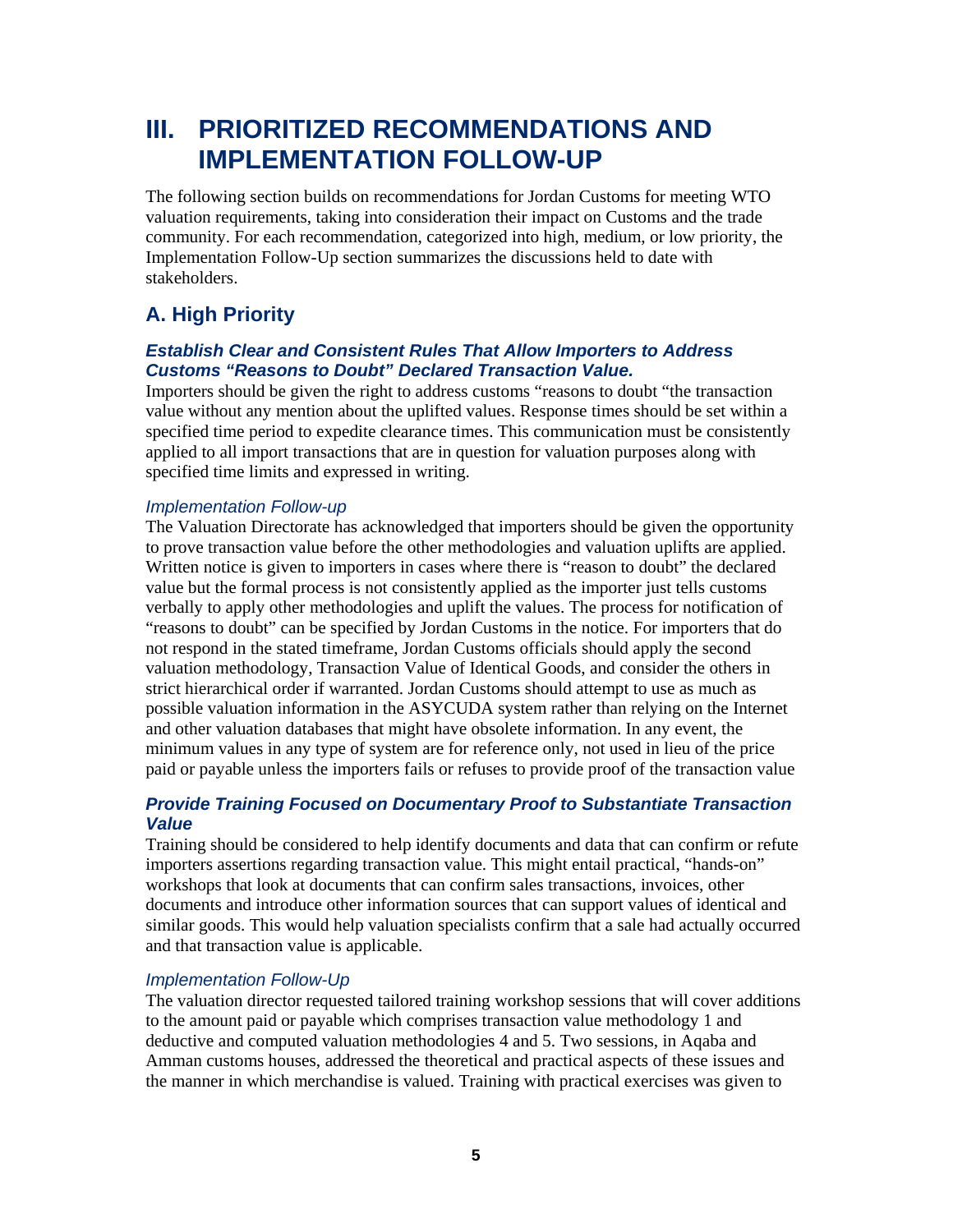the basics of transaction value, additions to transaction value, and the application of other valuation methodologies such as deductive and computed methodologies.

Many Jordan Customs officials are familiar with the theoretical aspects of Article VII of the WTO Agreement on Valuation, but there appear to be problems with the appropriate application of the methodologies in strict hierarchical order. Several participants claimed that under-invoicing or false invoicing, together with incomplete or missing documentation, makes the practical application of valuation rules challenging. Moreover, information in their systems at Aqaba and elsewhere are often insufficient to facilitate use of methodologies 2 and 3, transaction value of identical and similar merchandise which, in turn, eliminates the use of deductive value, leaving the use of methodology 6, fallback.

#### *Impose Stiffer Penalties for False Invoicing and Certificates of Origin*

Penalties must be re-evaluated and strengthened to deal with proven cases of negligence, gross negligence, and, more importantly, fraud. There appears to be too many cases of importers that knowingly provide false invoices to customs and the penalties for negligence and fraud are not severe enough to deter this action from happening again. Decisions to impose stiffer penalties should be phased in over a period of a few months to give importers and brokers an opportunity to improve their clearance practices and comply better with valuation requirements. During this period, Jordan Customs Service may consider an outreach campaign that informs traders and answers questions.

#### *Implementation Follow-up*

Jordan Customs has acknowledged that there is widespread false invoicing and undervaluation. Penalties are not stiff enough to deter these practices even though the penalty for fraud has been increased to the value of the declared merchandise. The burden of proof in fraud cases is quite high and often very hard to substantiate. To reduce this burden and still affect behavior change, Jordan Customs could implement a customs penalties system that introduces other levels of culpability that do not require the burden of proof that is necessary for substantiating fraud. Instances of negligence and/or gross negligence are easier to prove and could yet still involve higher penalties that could deter future cases of false invoicing/under-valuation.

US Customs, for example, has defined penalties for these levels of culpability and provides for the assessment of penalties against the alleged violator at a maximum of:

- The domestic value of the merchandise in the case of fraud violations;
- Four times the loss of lawful duties, taxes, and fees deprived the government, or the domestic value or, if the violation did not affect the assessment of duties 40 percent of the dutiable value if the violation did not affect the assessment of duties (but in no case to exceed the domestic value of the merchandise), in the case of gross negligence violations; and
- Two times the loss of lawful duties, taxes, and fees deprived the government or 20 percent of the dutiable value if the violation did not affect the assessment of duties (but in no case to exceed the domestic value of the merchandise), in the case of negligence violations.

U.S. Customs allows for these penalties to be mitigated and reduced as per the following:

• Fraud—from a minimum of 5 times to a maximum of 8 times the total duty loss, or 50 percent to 80 percent of the dutiable value in non-revenue loss cases, but never to exceed the domestic value of the merchandise;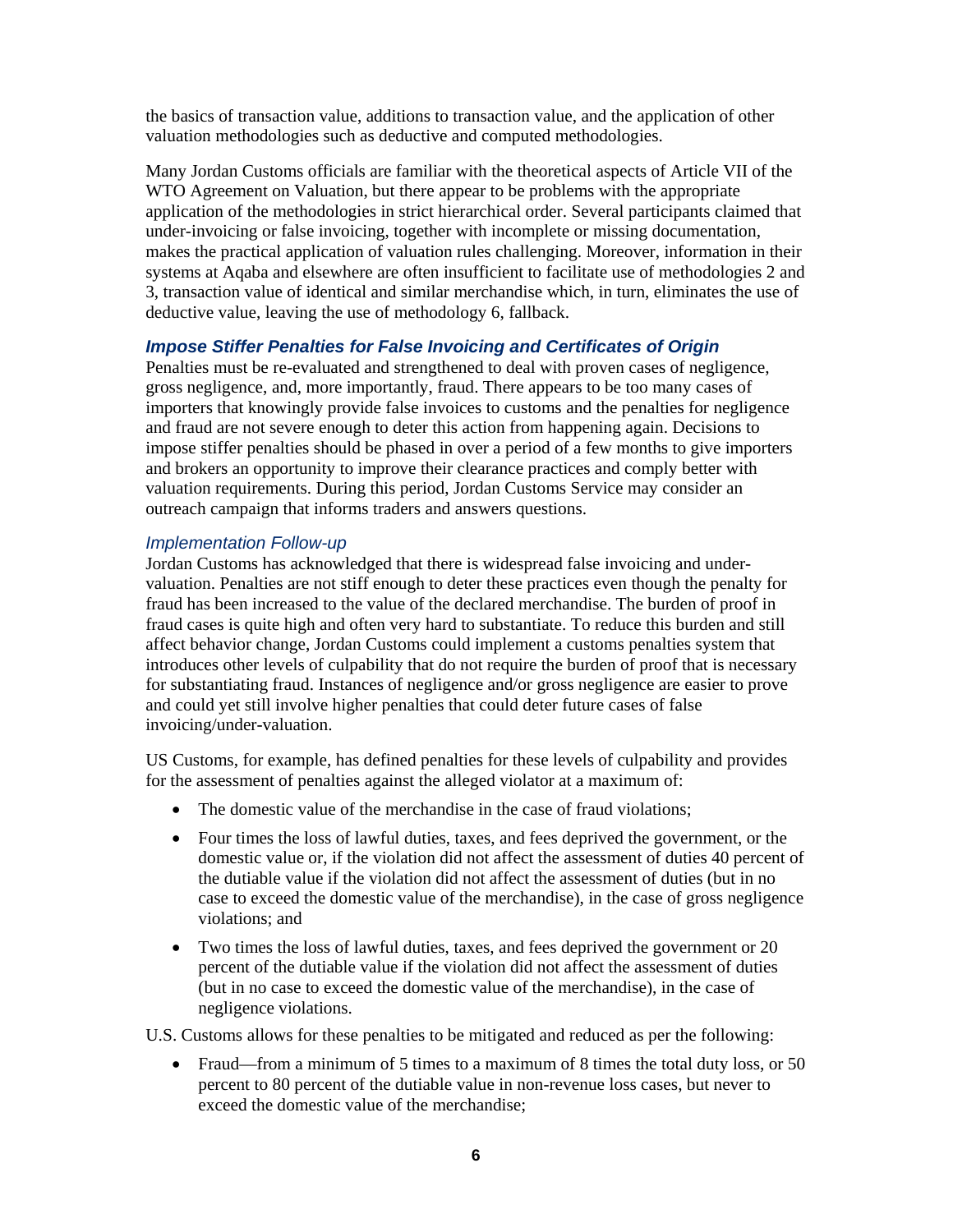- Gross negligence—from a minimum of 2.5 times to a maximum of 4 times the total duty loss, or 25 percent to 40 percent of the dutiable value in non-revenue loss cases, but never to exceed the domestic value of the merchandise; or
- Negligence—from a minimum of 0.5 times to a maximum of 2 times the total duty loss or 5 percent to 20 percent of the dutiable value in non-revenue loss cases, but never to exceed the domestic value of the merchandise.

And, a person who discloses the circumstances violation, before or without knowledge of the commencement of a formal investigation can receive substantially reduced penalties as per the following:

- In case of negligence or gross negligence violations, if there is an actual revenue loss (i.e., loss of duties, taxes or fees after Customs already has liquidated the entries as final), the reduced penalty is an amount equal to interest from the date of liquidation until the duties are paid.
- In case of negligence or gross negligence violations, if there is a potential revenue loss (i.e., loss of duties, taxes or fees prior to Customs liquidation of the entries as final), the penalty is remitted in full.
- In case of fraud violations, the reduced penalty always equals one times the actual and potential revenue loss (or 10 percent of the dutiable value, if the violation did not affect the assessment of duties).<sup>8</sup>

Other customs administrations also have very strict penalties in place. For example, Japan's customs service in January 2010 implemented stricter penalties to curb violations of importers evading customs duty by imprisonment of up to 10 years or a fine of not more than 10 million yen (JOD 86,000), or both. $\frac{5}{2}$ 

In Thailand, "any person who makes or allows others to make or submits or arranges for others to submit a shipment entry, declaration, certificate, record or other instruments to the competent official in relation to this Act or required by this Act, which is false, incomplete, or misleading in any particular statement, or if any person required by this Act to answer any question put to him by the competent official does not truthfully answer such question, or any person who refuses or neglects the up-keep of any record, register, account book, document or other instruments required by this Act, or any person who counterfeits or makes any transaction relating to this Act, or alters any instrument of record or other instruments after it has been officially issued, or any person who counterfeits the seal, signature, initials, or other mark of or used by any official of the Customs Department for any purpose relating to this Act, such person shall be liable to imprisonment for a term not exceeding six months or a fine not exceeding five hundred thousand Baht (JOD 11,607) or both the fine and imprisonment."

The Valuation Directorate thinks that penalties should be stricter but is not sure about the best approach to the problem. It believes that the legal affairs department has to agree and support any proposed change to penalties. A meeting was held with the legal affairs department to discuss imposing stiffer penalties. Individuals interviewed in legal affairs said that there are special provisions in the penalties' clauses of the customs law that assesses higher penalties of 50 percent of the customs duties to importers that commit fraud and even includes jail sentences is deemed necessary. The definition of fraud covers importers/traders that

<sup>8</sup> http://www.cbp.gov/linkhandler/cgov/trade/legal/informed\_compliance\_pubs/icp052.ctt/icp052.pdf

<sup>9</sup> http://japantradecompliance.blogspot.com/2010/02/enhancement-of-customs-penalty-in-japan.html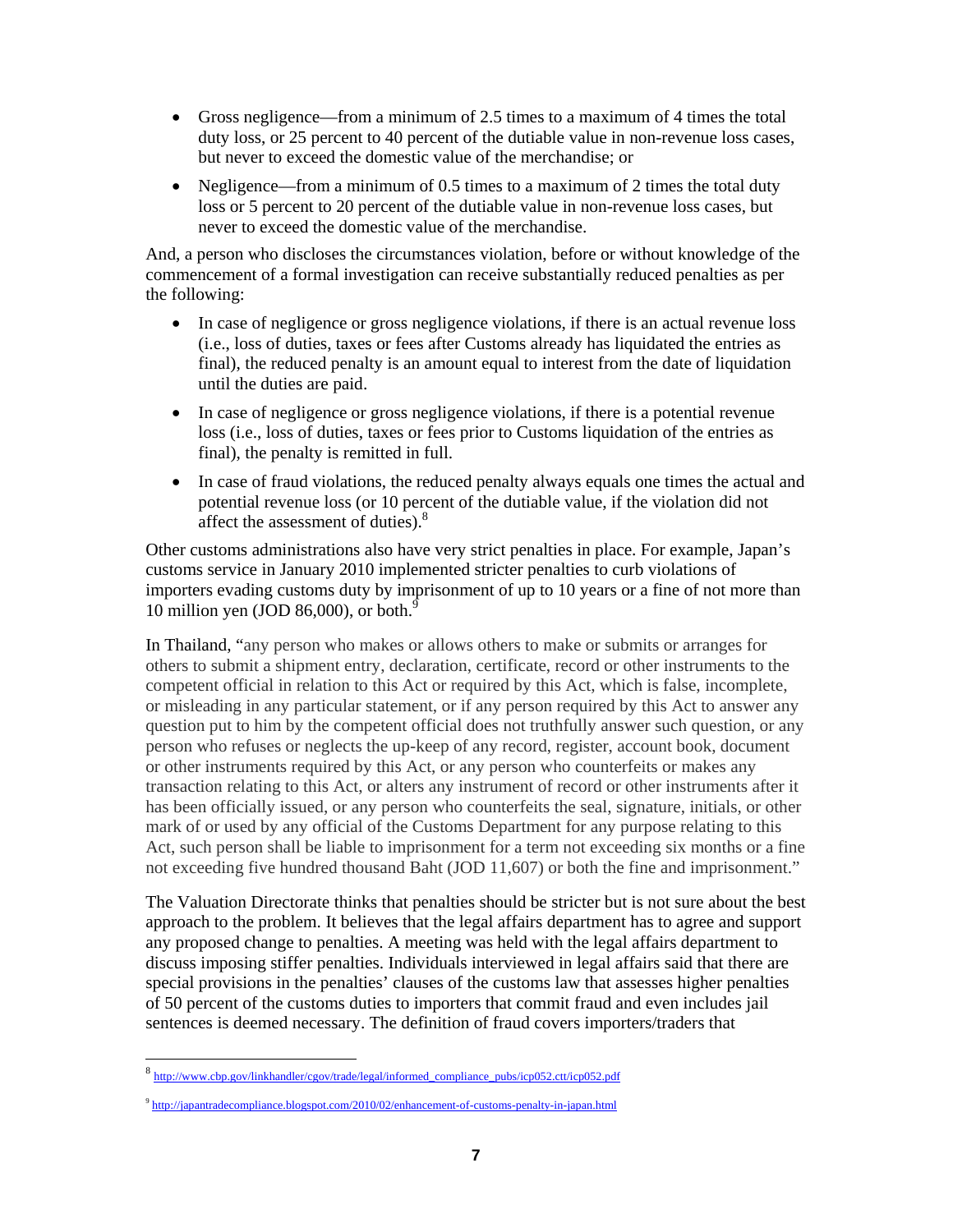continuously under-value merchandise or submit false invoices. The legal affairs department believes that penalties are strict enough for those who commit fraud but the courts will not enforce these laws for reasons that could not be adequately explained.

The most obvious solution would be to revise the risk management profile so that all consignments of importers that continually under-value goods or use false invoices are red flagged for inspection. Repeat offenders could be scheduled for regular audits or even blacklisted so that they lose their import privileges. These measures can be implemented through Jordan Customs' existing administrative powers. Jordan Customs can utilize ASYCUDA's selectivity module to flag the importer identification numbers of all importers that make a habit of under-valuing goods or submitting false invoices.

#### *Introduce a Post-Entry Amendment System*

With the introduction of stricter penalties, importers should also be given an opportunity to amend entries that are not the subject of an ongoing customs inquiry. A post entry amendment system can be used to mitigate penalties and encourage importers to declare the real transaction values.

#### *Implementation Follow-Up*

Jordan Customs has a mechanism for adjusting entries that are still in progress and not the subject of an ongoing inspection or investigation. However, there should be some way for an importer to change completed entries so that they can avoid the imposition of higher penalties if they make a good-faith effort to change under-valued consignments. ASYCUDA World system has the ability to adjust completed transactions after entry in the case of undervaluation and should be used accordingly to correct under-value merchandise. If stricter penalties are applied in the future, importers should be encouraged to voluntarily disclose under-valuation or other compliance errors within in a specified timeframe for which, in return, they are exempt from penalties.

#### *Revise the Importer Registration System*

Importers with reputations for non-compliance are often aware that Customs is monitoring their importations and avoid the scrutiny by importing goods under other importer identification numbers that have been easily issued for family members or friends while others establish dummy companies and acquire importer registration numbers for those entities. The importer registration process should be re-evaluated to determine how it can be strengthened to prevent fraud of this type. One possible solution would be to red flag in ASYCUDA World, all importers with importer registration numbers that are less than 18 months old. As an extreme measure, Jordan Customs can hold these importers' merchandise until the importers substantiate declared values. Another option would be to release the goods under bond and monitor future shipments of these importers with the threat that import privileges can be suspended for repeat offenders.

#### *Implementation Follow-up*

The procedure for obtaining importer identification numbers was clarified by ISTD. The Ministry of Trade and Industry establishes the conditions for getting a tax identification number (Same used as importer number and would be instrumental in tightening those conditions as well. From January 2011, ISTD has been receiving monthly reports from Jordan Customs about import consignments so that they can track sales and VAT payments. This information has helped increase the tax collections by 40 percent, but more can be accomplished to collect these taxes after imported goods are sold into the domestic economy because the ISTD claims that VAT for the sale of imported goods domestically is going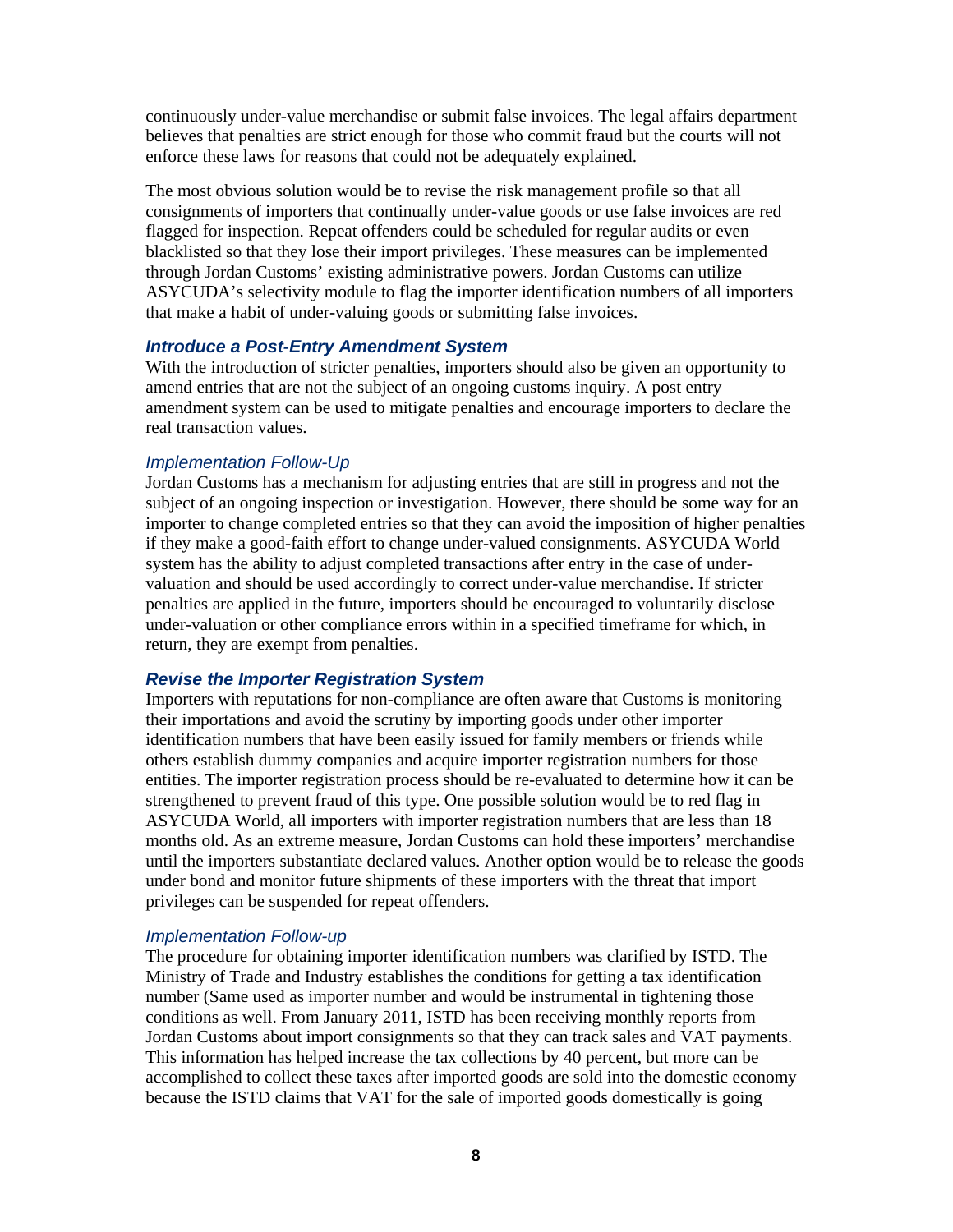largely uncollected. ISTD wants closer cooperation with Jordan Customs to ensure better revenue collection. Furthermore, a good number (est. 80 percent) of the uncollected VAT liability claims can be attributed to imports that have been cleared under the import identification numbers of brokers. Information about these transactions can be tracked through the use of ASYCUDA.

ASYCUDA World has the capability to flag new importer identification numbers and could be used to direct transactions of new importers to the yellow or red lane for a certain number of transactions and/or a specified timeframe. The risk management unit does red lane the first transaction of a new importer but only for a single or limited number of transactions. Red lane treatment should be applied for more transactions over a longer time period. ASYCUDA World can identify brokers and can be used to modify the risk management profile to include brokers. Further cooperation with Jordan Customs, ISTD, and risk management unit has been suggested.

#### *Refine the Risk Management Profile System*

Risk profiles should be adjusted in ASYCUDA World's selectivity module in which shipments with the country of origin of China and United Arab Emirates can be flagged red or yellow for valuation. Additionally, risk profiles should be redefined to allow for the inclusions of importers with identification numbers that are less than 18 months old and all shipments for such importers should also be flagged as high risk for valuation purposes.

#### *Implementation Follow-up*

The risk management unit claims to focus on import consignments that have country of origin and/or export China and the United Arab Emirates. Their main concern is about various types of compliance infractions that pertain to imports from these countries of merchandise such as textiles, garments, shoes, and furniture. These types of consignments are directed to the red lane for full inspection. Other imports from these countries are directed to the yellow or green lanes. Thus, some aspects of this recommendation are already in practice.

The risk management unit is particularly concerned about consolidated consignments of high duty items that are not accurately described in the customs entries and invoices. Line item entry and invoice requirements are either vague or non-existent and represent a legal loophole that allows importers to under-value merchandise. Jordan Customs and ASYCUDA are aware of these issues and require importers to prepare line item entries for warehouse entries but that has not yet been applied to entries that are being presented for consumption (4) with the exception of wheels (Chapter 40) which is part of a pilot program. The Valuation Directorate is aware of these issues but does not believe that the cost of compelling importers to comply with detailed invoicing and line item entry is worth the benefit of detecting these undervalued items. The Valuation Directorate thinks that detailed documentation and line item requirements should be applied selectively to certain types of merchandise such as those from Chapters 84-85 that are intrinsically of higher declared values and duty rates.

The arguments of the Valuation Directorate are valid but line item entries should be applied to a greater range of merchandise because Jordan Customs is still not fully aware of what goods are being imported and how much under-valuation continues to exist unless there is greater disclosure on the entries of all merchandise being imported. Finally, the risk management unit has a broader set of compliance challenges that go beyond valuation and might be more interested in line item entry and detailed invoicing requirement.

For valuation purposes, there are several different risk management profile options: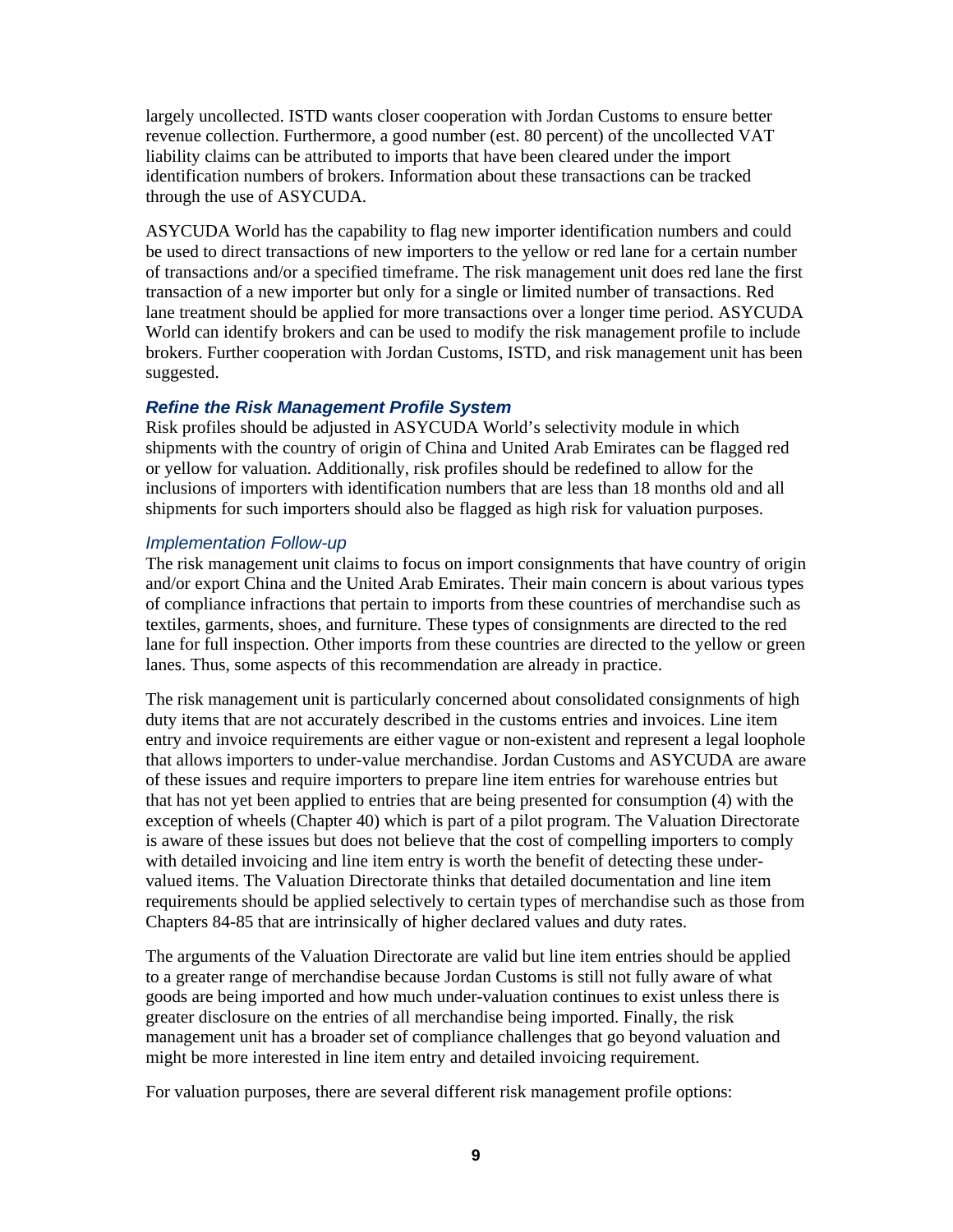- Apply yellow lane designation to all imports with country of origin and/or country of export China and/or United Arab Emirates, or
- Apply red lane designation to all imports with country of origin and/or country of export China and/or United Arab Emirates AND new importer (tax identification number), or
- Apply red lane designation to all imports of textiles, apparel, shoes, furniture, computers, electronics with country of origin and/or country of export China and/or United Arab Emirates, or
- Apply red lane designation to all imports of consolidated entries such as those that say "Assorted Items," or
- Apply red lane designation to all imports of new importer identification numbers (tax identification number), or
- Apply yellow lane designation to imports that are cleared under broker identification numbers, or
- Apply red lane designation to importers who consistently (more than 3 times) undervalue merchandise, fail to provide invoices, or present false invoices.

### **B. Medium Priority**

#### *Work With Information Technology Department and UNCTAD to Enable Better Use of Deductive and Computed Valuation Methodologies*

Depending on the needs of customs, there might be rare instances when transaction value related methodologies 1-3 cannot be used, which leaves the importer with the option of using either deductive or computed valuation methodologies. To use the deductive valuation methodology effectively, valuation specialists at each station (desktop) should be able to manipulate ASYCUDA data to generate reports showing the range of quantities of merchandise of identical or similar type sold for importation into Jordan at about the same time at various prices, thus enabling the specialist to choose the price paid for the most number of units. Specialized ASYCUDA training in this type of data manipulation and in the application of deductive valuation methodology is suggested.

Computed valuation methodology might be implemented with the assistance of specialized industrial and trade data sources that would help valuation specialists to perform production and profit calculations. Training in the use of the available data models and computed valuation methodology is suggested.

#### *Implementation Follow-Up*

ASYCUDA World has the capability to find entries of identical and similar merchandise imported into Jordan at the time of importation and up to 90 day after the date of importation of merchandise in question to find the prices paid for largest quantities of aggregated units. Deductions from the prices paid have to be done separately with any data available while additions to value are the same as for transaction value methodologies. ASYCUDA World is willing to provide demonstrations as to how this might be possible. However, this application will have to wait until the legacy valuation systems used by Jordan Customs can be merged with the new valuation module that ASYCUDA World has just developed because, presently, Jordan Customs does not use ASYCUDA for valuation purposes and uses its own system.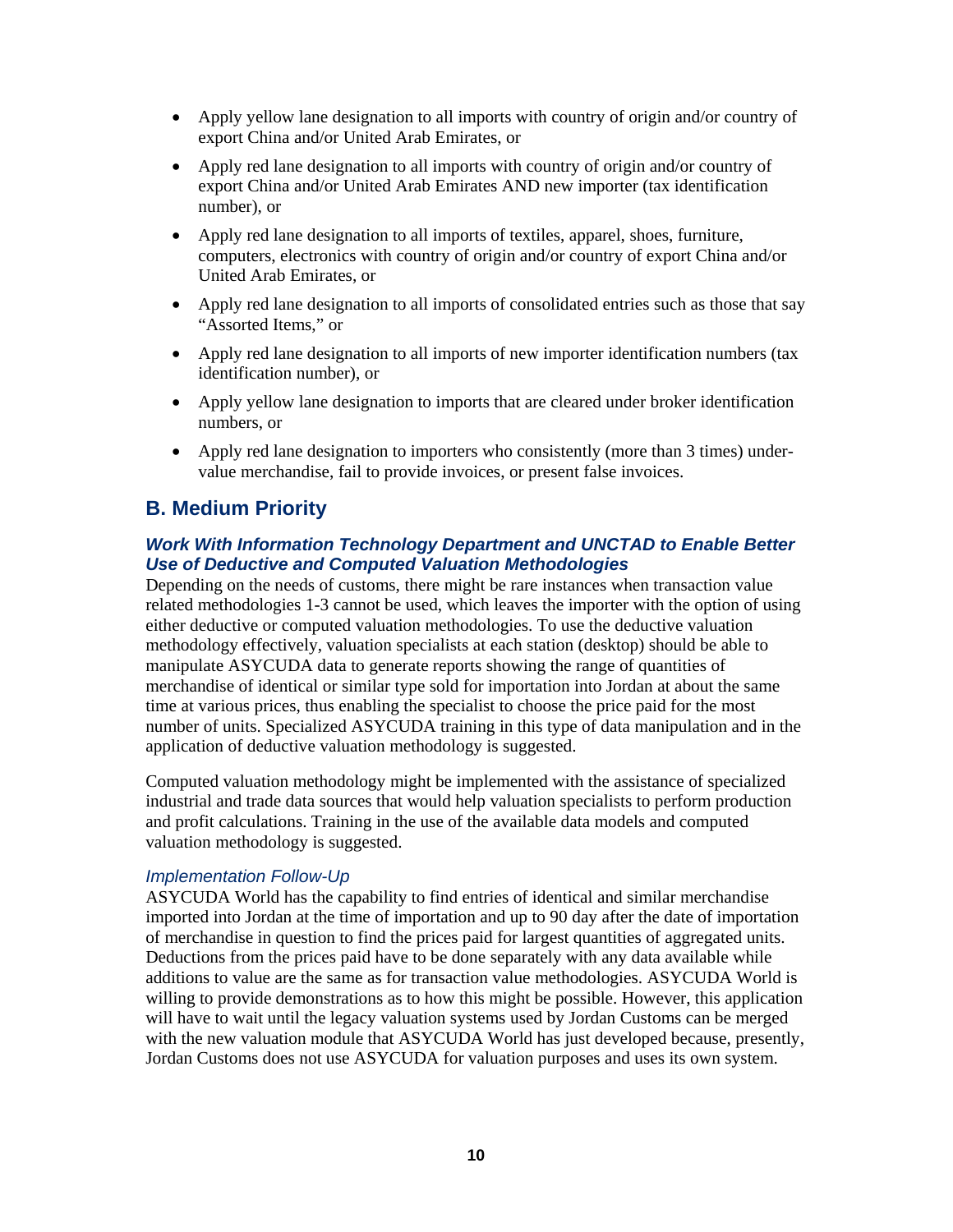# **C. Low Priority**

#### *Streamline the Protest Process*

Prepare and implement a protest process that establishes clear timelines for disputing valuation issues. This should entail tight deadlines for filing protests and adjudicating decisions of valuation decisions from the time of initial examination of entries and through each of the higher levels of customs and to the judiciary. Presently, there are no time limits and this allows disputed entries to linger for long periods of time. While this need is categorized as a low priority, it can also be considered a high priority because disputed entries can linger for a long time and become a burden on the system.